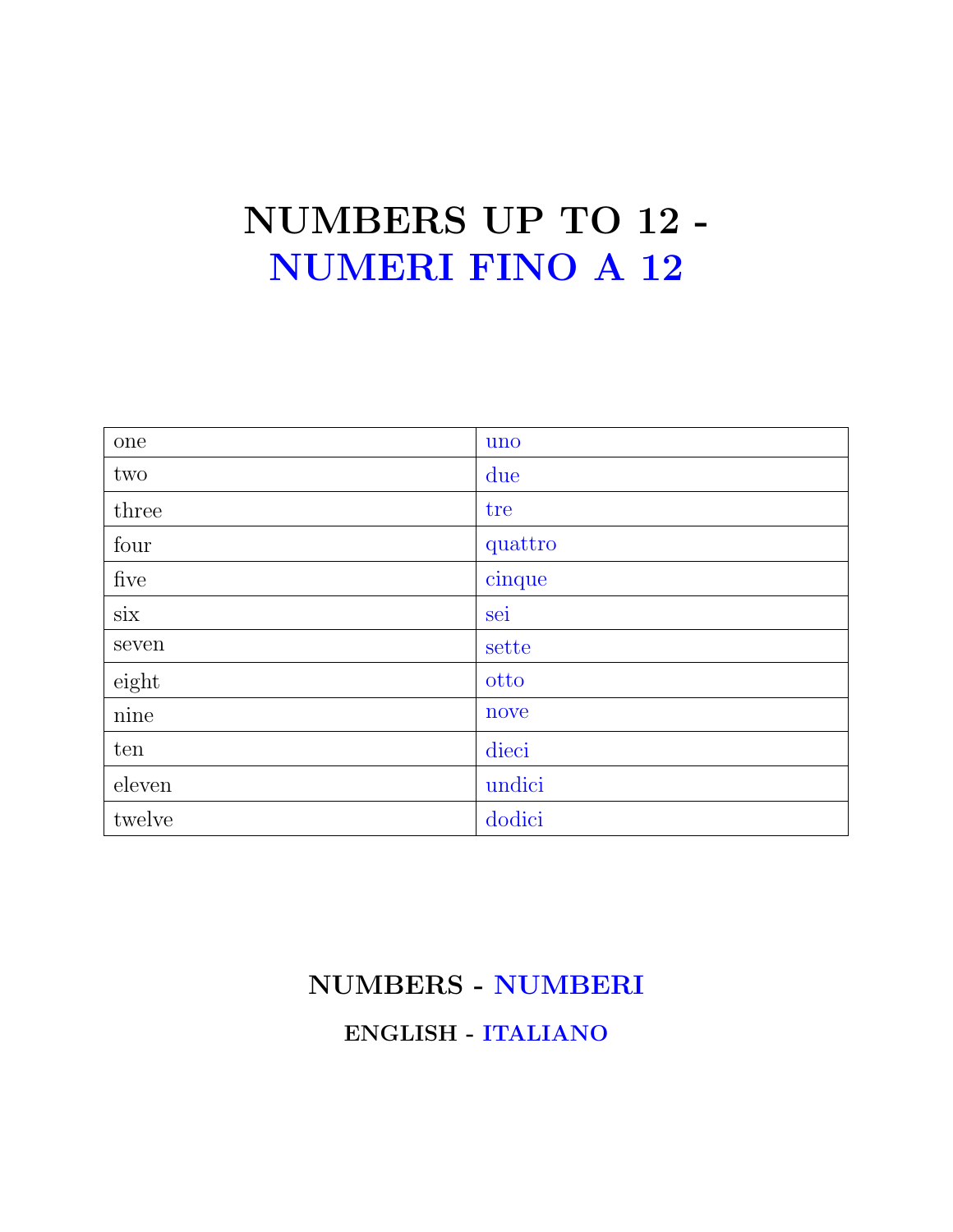# SOME NUMBERS WITH TWO DIGITS - ALCUNI NUMERI DI DUE CIFRE

| thirteen  | tredici     |
|-----------|-------------|
| fourteen  | quattordici |
| fifteen   | quindici    |
| sixteen   | sedici      |
| seventeen | diciassette |
| eighteen  | diciotto    |
| nineteen  | diciannove  |
| twenty    | venti       |
| thirty    | trenta      |
| forty     | quaranta    |
| fifty     | cinquanta   |
| sixty     | sessanta    |

### NUMBERS - NUMERI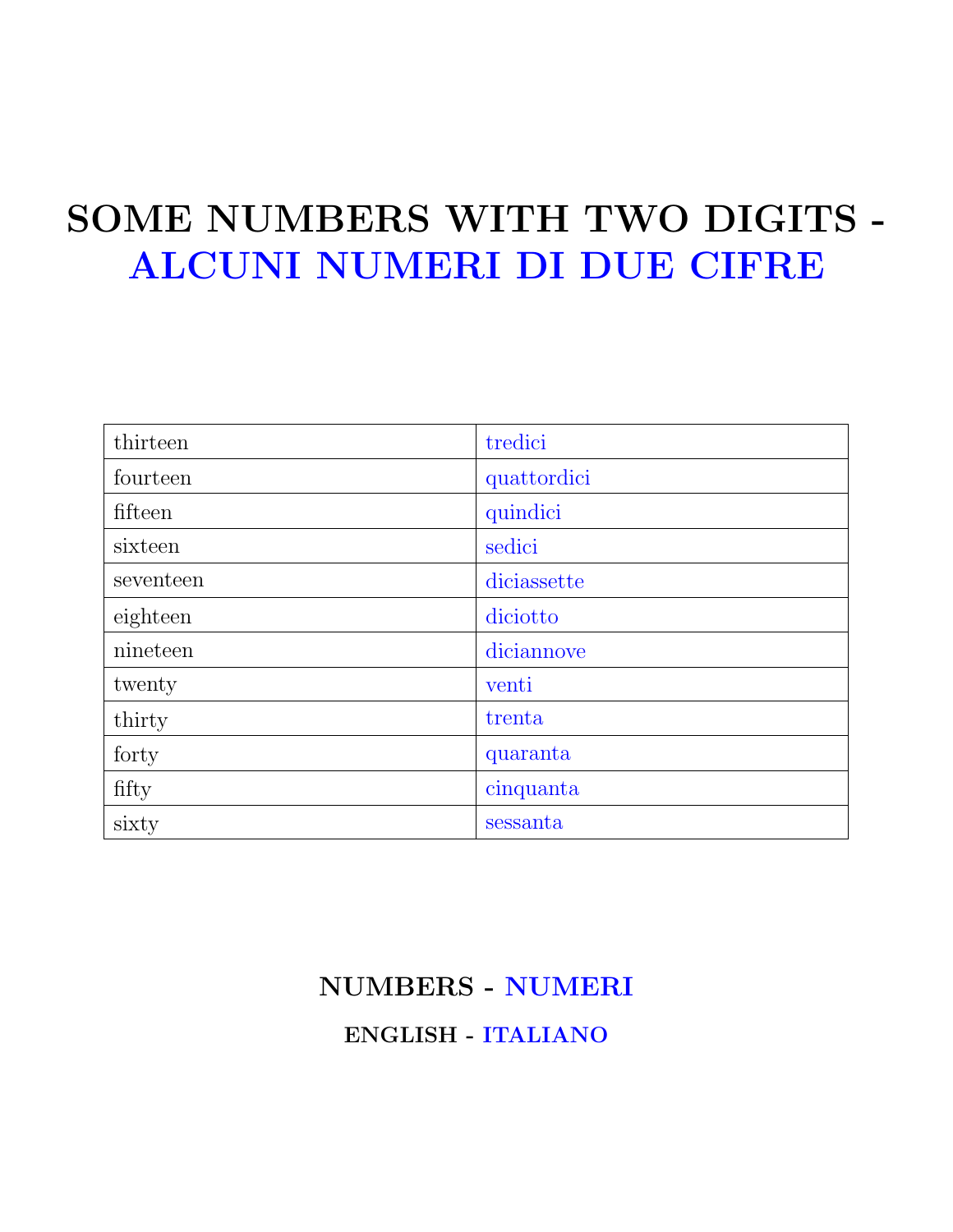### MORE INTEGERS - ALTRI INTERI

| seventy              | settanta    |
|----------------------|-------------|
| eighty               | ottanta     |
| ninety               | novanta     |
| one hundred          | cento       |
| one thousand         | mille       |
| ten thousand         | diecimila   |
| one hundred thousand | centomila   |
| one million          | un milione  |
| one billion          | un miliardo |
| one trillion         | un bilione  |
| zero                 | zero        |
| negative one         | meno uno    |

### NUMBERS - NUMERI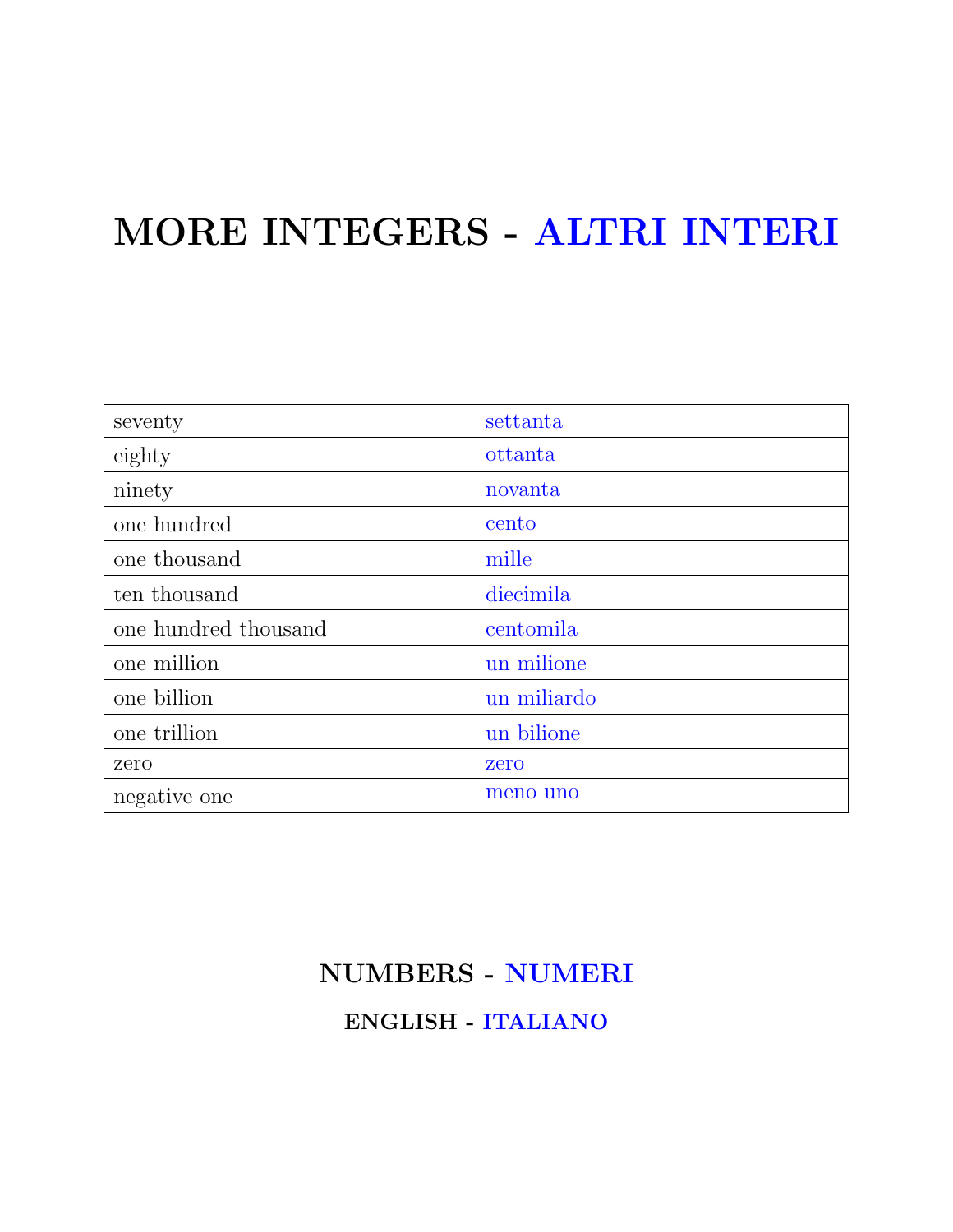## EXAMPLES OF NUMBERS - ESEMPI DI NUMERI

| twenty-one                         | ventuno                     |
|------------------------------------|-----------------------------|
| thirty-two                         | trentadue                   |
| forty-three                        | quarantatre                 |
| fifty-four                         | cinquantaquattro            |
| sixty-five                         | sessantacinque              |
| seventy-six                        | settantasei                 |
| eighty-seven                       | ottantasette                |
| ninety-eight                       | novantotto                  |
| one hundred one                    | centouno                    |
| two hundred forty                  | duecentoquaranta            |
| twelve thousand three hundred four | dodicimilated entoquattro   |
| six billion twelve million         | sei miliardi dodici milioni |
| two hundred thousand three         | duecentomila e tre          |

### NUMBERS - NUMERI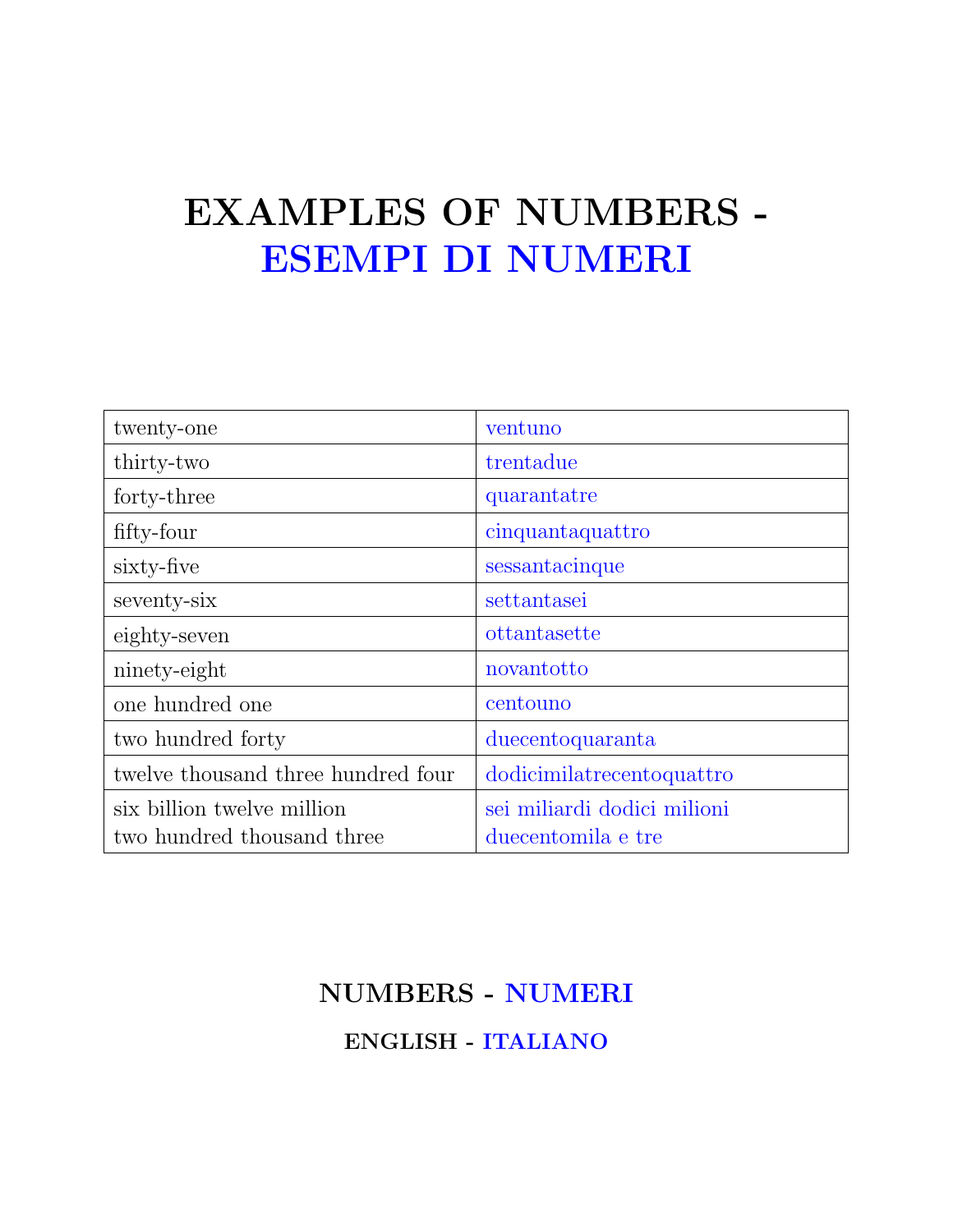## FRACTIONS - FRAZIONI

| one half                       | un mezzo       |
|--------------------------------|----------------|
| one third                      | un terzo       |
| one fourth (one quarter)       | un quarto      |
| one fifth                      | un quinto      |
| one sixth                      | un sesto       |
| one seventh                    | un settimo     |
| one eight                      | un ottavo      |
| one nineth                     | un nono        |
| one tenth                      | un decimo      |
| two thirds                     | due terzi      |
| three fourths (three quarters) | tre quarti     |
| four fifths                    | quattro quinti |

## NUMBERS - NUMERI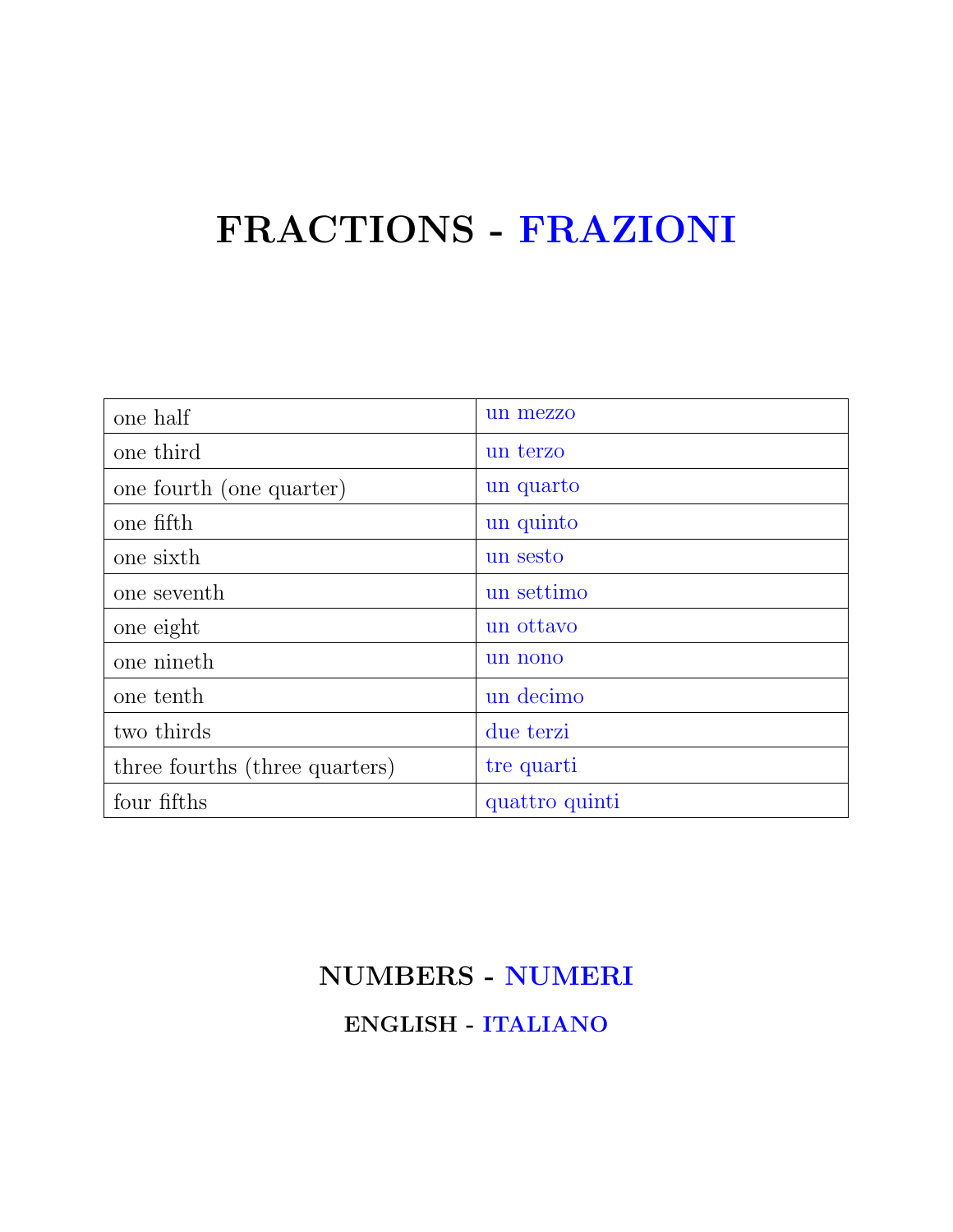# DIGITS - CIFRE

| first digit, last digit    | prima cifra, ultima cifra    |
|----------------------------|------------------------------|
| six-digit number           | numero di sei cifre          |
| decimal point              | punto (separatore decimale)  |
| decimal comma              | virgola                      |
| integer part, decimal part | parte intera, parte decimale |
| ones                       | unità                        |
| tens                       | decine                       |
| hundreds                   | centinaia                    |
| thousands                  | migliaia                     |
| tenths                     | decimi                       |
| hundredths                 | centesimi                    |
| thousandths                | millesimi                    |
| ten-thousandths            | decimillesimi                |

### NUMBERS - NUMERI